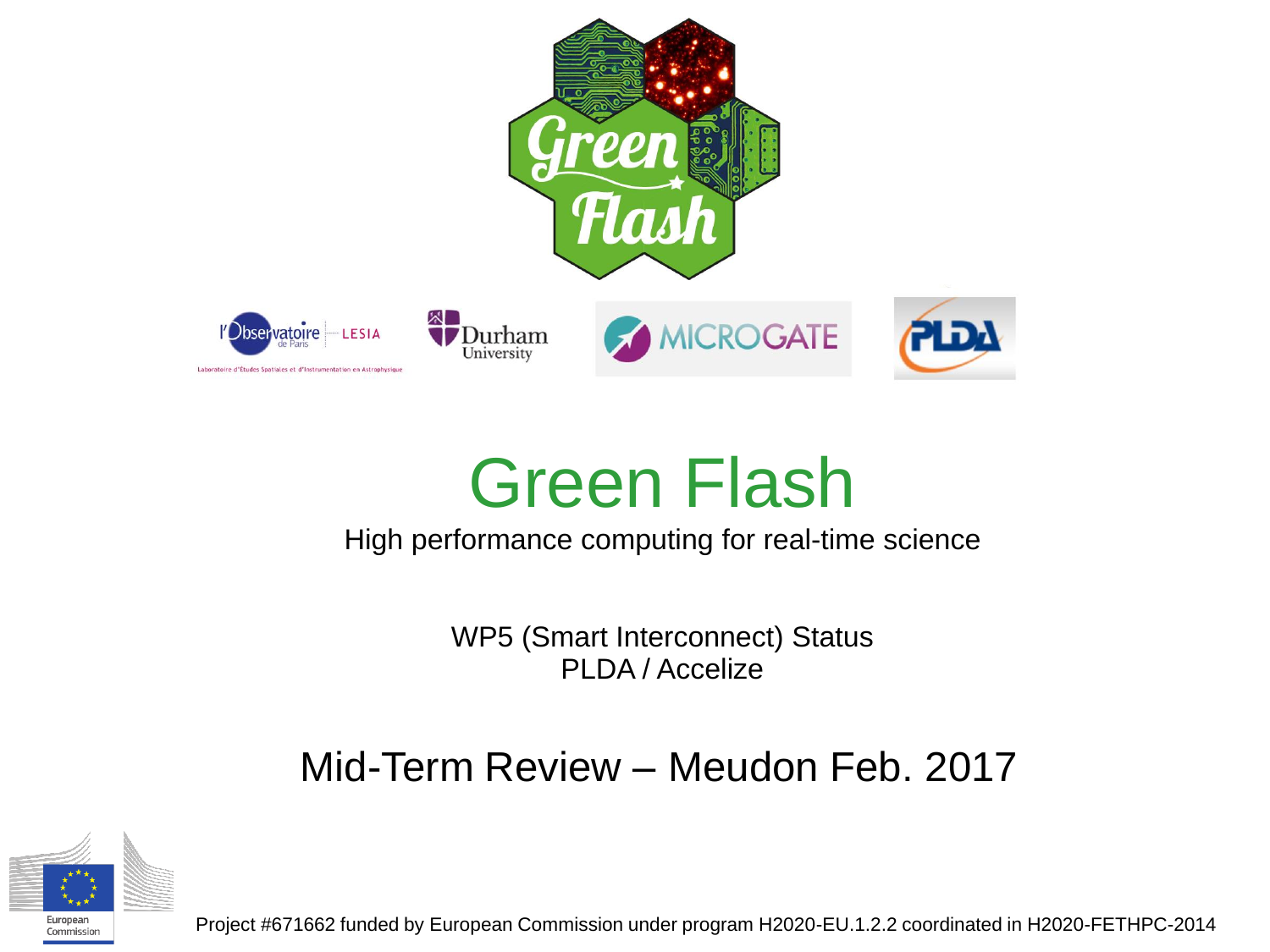

- Work Package WP5 Highlights
- State of the art
	- Status
	- Findings
	- **.** Issues & Concerns
- Overall planning for the remaining activities
- Discussion

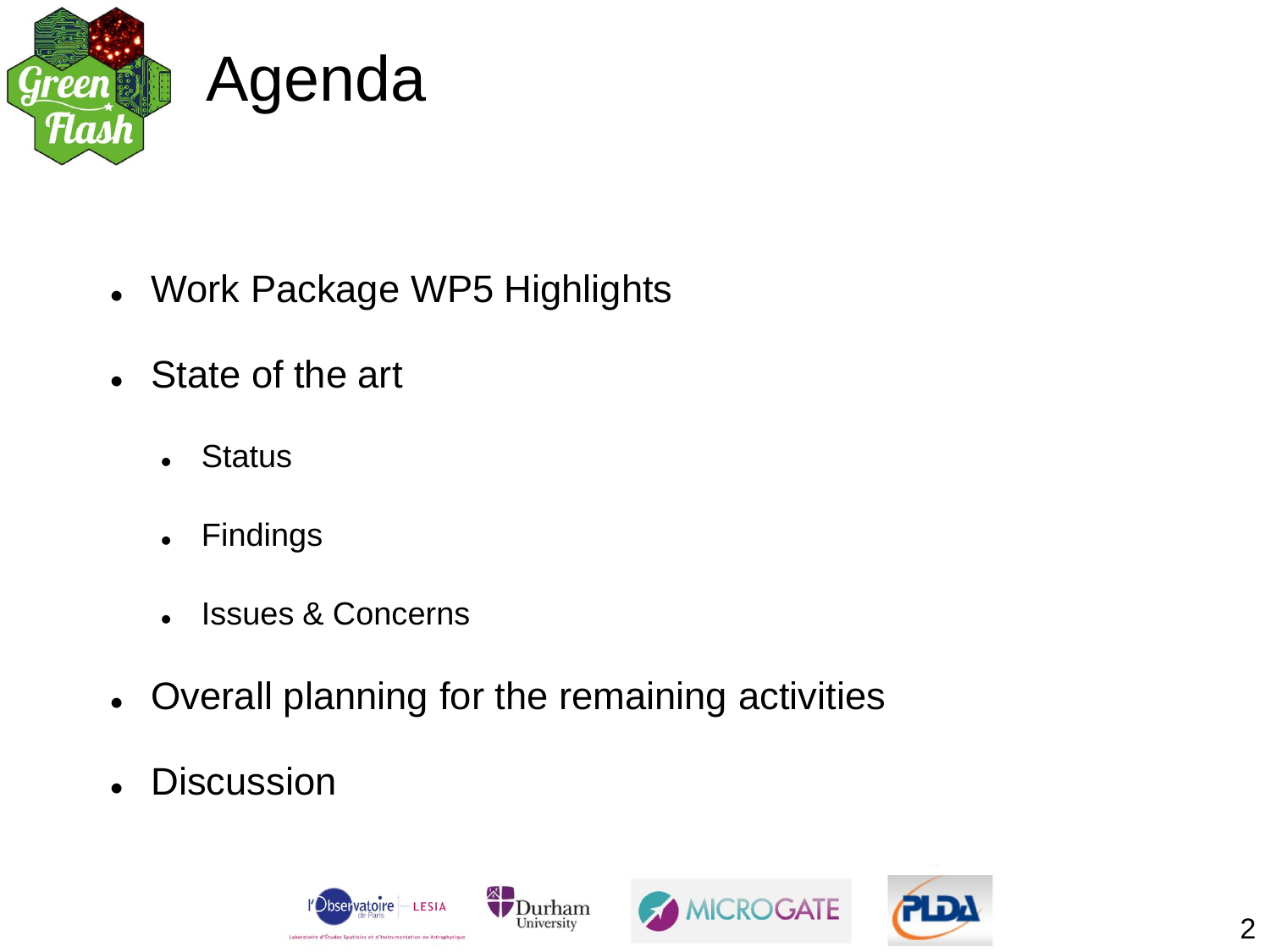

#### WP5 - Definition

WP5 = Smart Interconnects

*"The goal of this WP is to provide a comprehensive study of a Smart Interconnect concept, in the context of the AO application, including hardware, firmware, middleware and development environment considerations"*

- Tasks identification
	- Task 6.1 : High Bandwidth FPGA NIC
	- Task 6.2 : Smart Features to Middleware
	- Task 6.3 : Development environment and IPs

#### **→ Task 6.3 is actually driving the WP development**





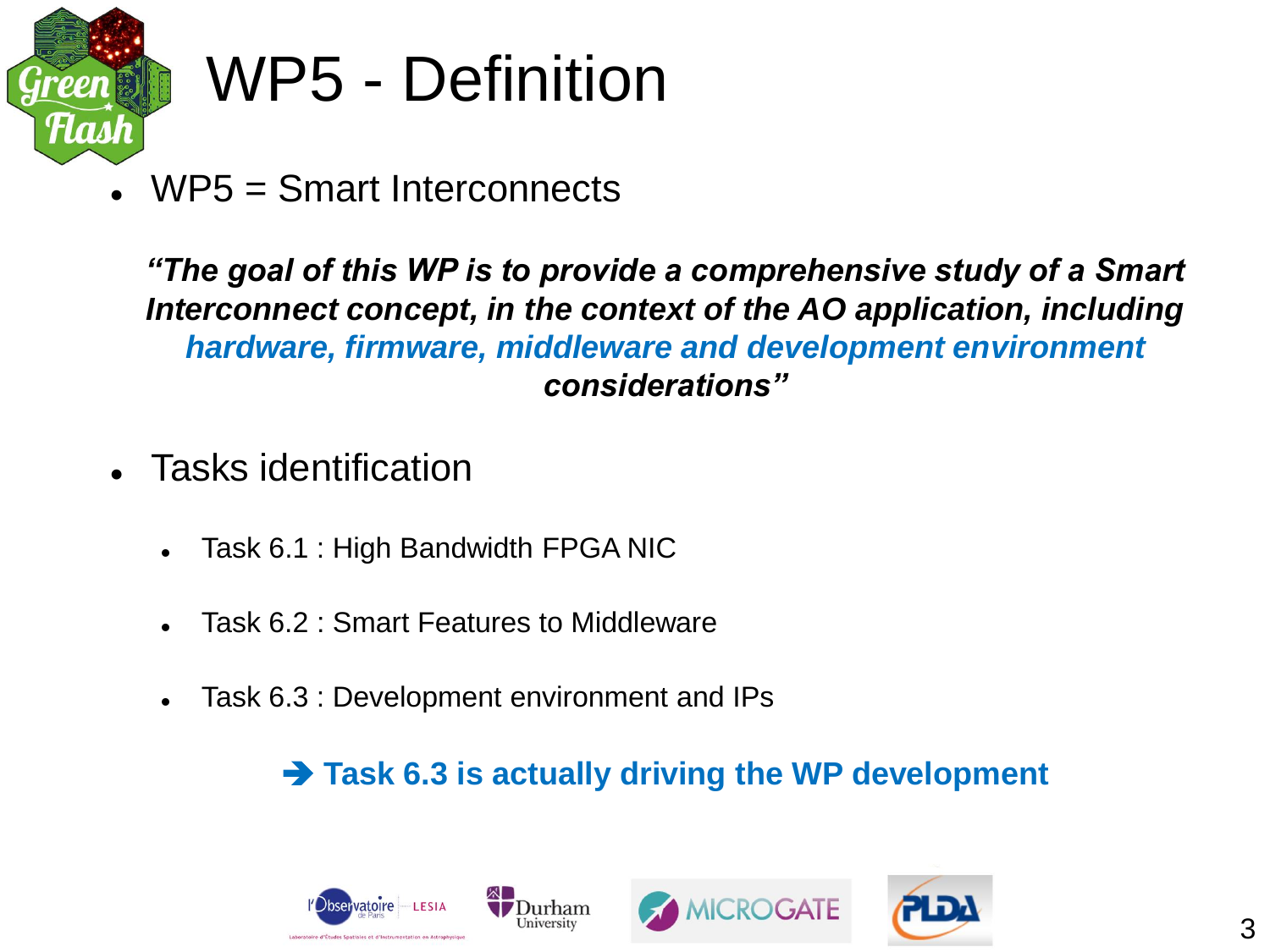

#### WP5 – Tasks vs Deliverables

| ID                 | <b>Content</b>                           | 6.1          | 6.2     | 6.3          |
|--------------------|------------------------------------------|--------------|---------|--------------|
| D <sub>5.1</sub>   | Smart interconnect prototype 1           | $\mathsf{X}$ |         | X            |
| D <sub>5.2</sub>   | Smart interconnect prototype 2           | X            |         | X            |
| D <sub>5.3</sub>   | Smart interconnect prototype 3           | X            |         | X            |
| D <sub>5.4</sub>   | Smart interconnect prototype 4           | X            |         | $\mathsf{X}$ |
| D <sub>5.5</sub>   | Smart interconnect performance report    | $\mathsf{X}$ | $\sf X$ | $\sf X$      |
| D <sub>5.6</sub>   | Smart features to middleware test report |              | X       |              |
| D <sub>5.7</sub>   | <b>Prototype Boards Support Package</b>  | $\mathsf{X}$ |         | X            |
| D <sub>5.8</sub>   | IPs implementing AO control algorithms   |              | X       | X            |
| D <sub>5.9</sub>   | <b>System level API primitives</b>       | $\sf X$      | X       | $\sf X$      |
| D <sub>5.10</sub>  | <b>Scalability of QuickPlay designs</b>  | X            | $\chi$  | X            |
| D <sub>5</sub> .11 | Support for UDP, Infiniband and RTPS     | X            |         | X            |

**Tasks** achievement : materialized by **Smart Interconnect** deliveries





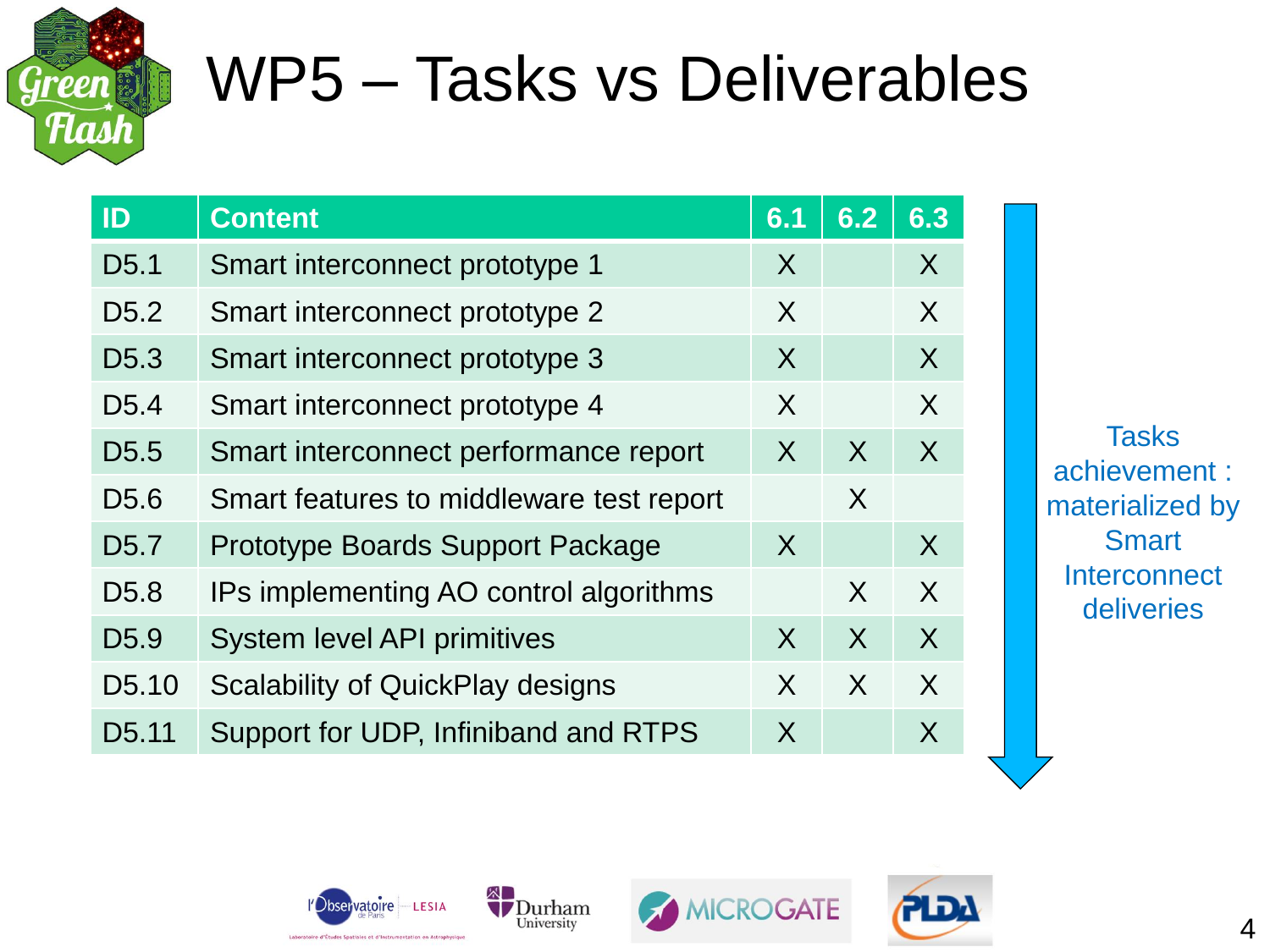

### WP5 – Task 6.3 – Environment (1/3)







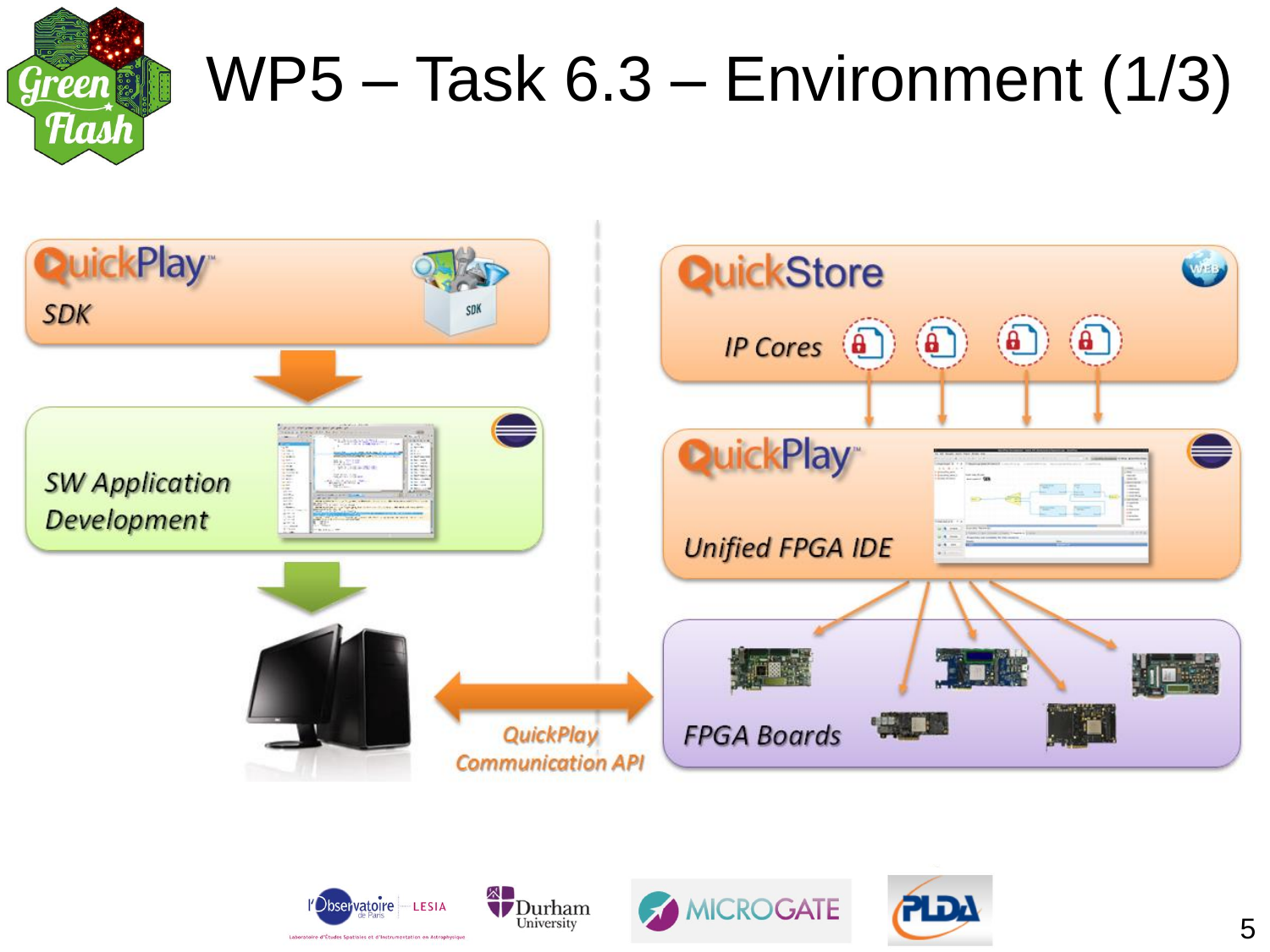

## WP5 – Task 6.3 – Environment (2/3)

- Improved Tool maturity (independently from GreenFlash)
	- Improved IP and Boards development flow
		- Eases & fastens COTS IPs and boards integration
		- Now open to 3rd Party providers (Bittware, CAST, …)
	- High Standard development methodology (continuous delivery, automated validation and analysis capability)
- Improved Performances & Features
	- Improved proprietary HLS through directives usage, allowing higher computing performances. (Eg : x10 Gbps for GeV image and DM commands processing)
	- Xilinx Vivado HLS integration





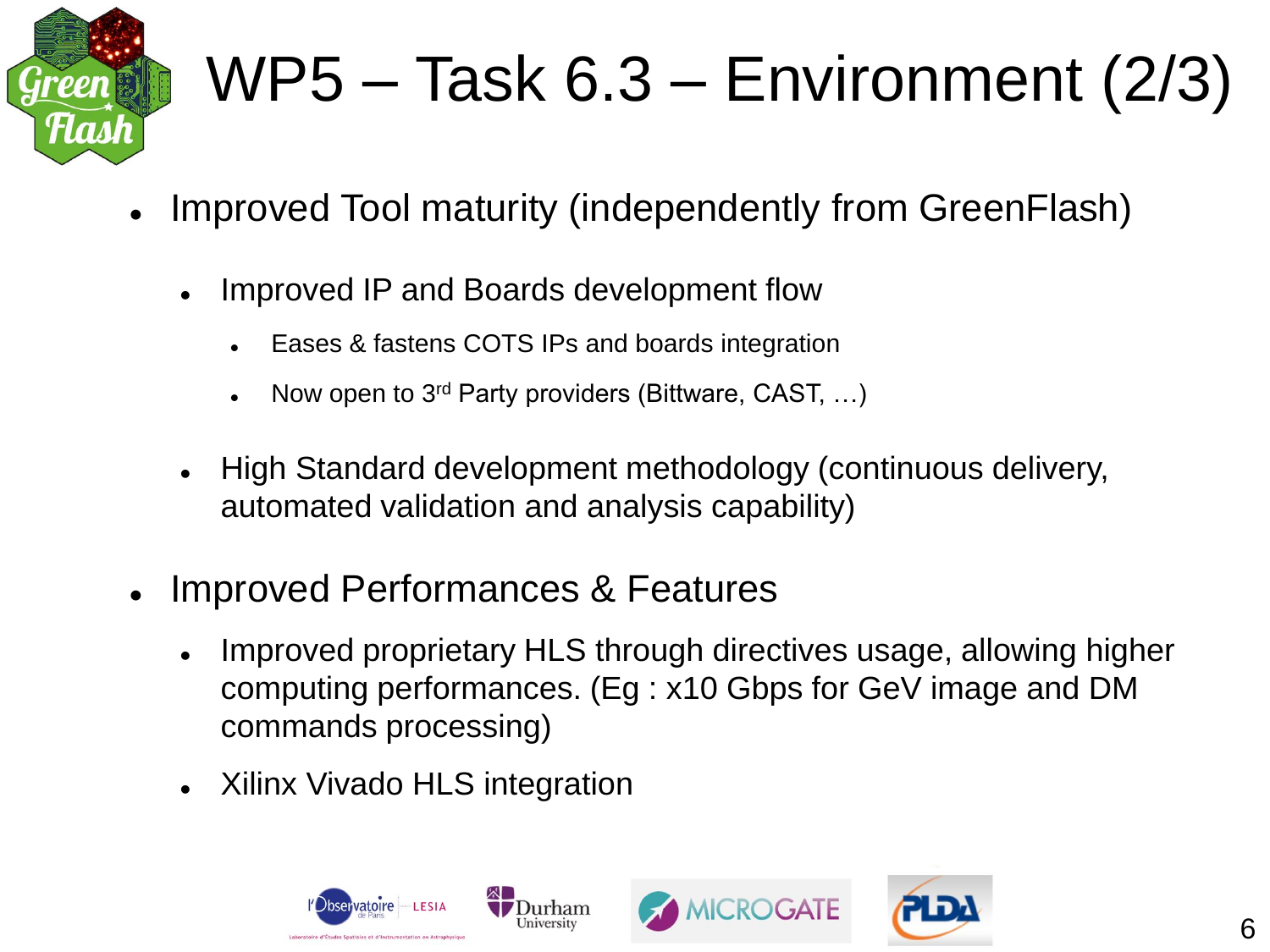

#### WP5 – Task 6.3 – Environment (3/3)

- Tool accessibility :
	- Ease of use (see Durham University testimonial)

- Coming soon :
	- Multi-board support by SDK (then addressing D5.10) **– Q2 2017**
	- Increased emulation capability for C and HDL kernels (static and dynamic properties made available at C level) **– Q2 2017**



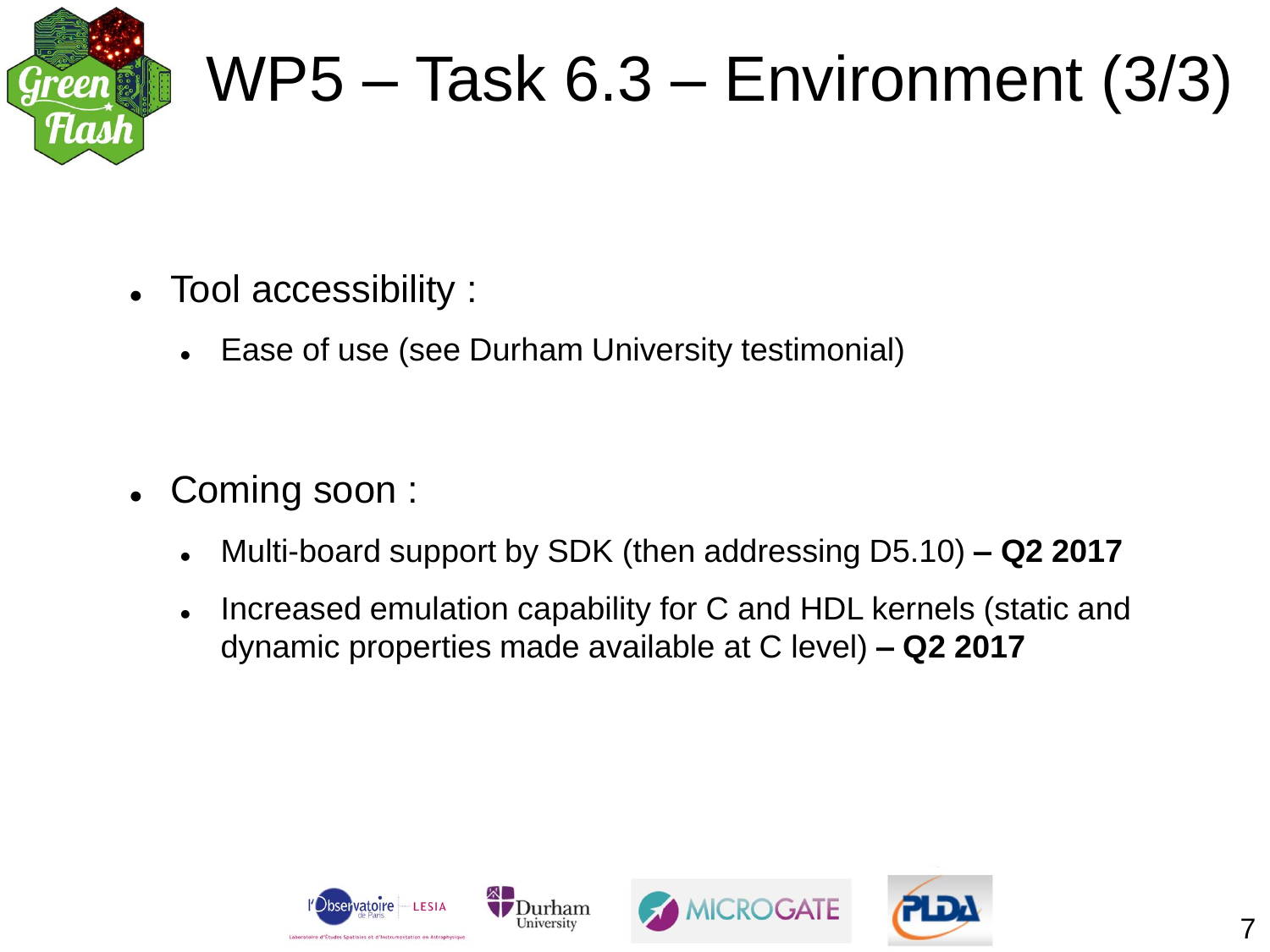

#### WP5 – Task 6.3 – Boards

- BSP delivery for several boards (D5.7)
	- Reflex XpressGX5 (Altera Stratix V) + XpressKUS (Xilinx Kintex Ultra Scale) : Delivered
	- MicroGate µXComp (Altera Arria10) + µXLink (Altera Arria10 SOC) support delayed, pending upon delivery of the boards
	- Backup solution for Arria10 devices: Reflex XpressGXA10
		- All useful interface IPs integrated (PCIe, Ethernet, TCP/UDP, DDR4)
		- Currently fixing FPGA timing issues

#### **Increased Scalability / Genericity through several COTS or custom boards enabled by usage of QuickPlay**





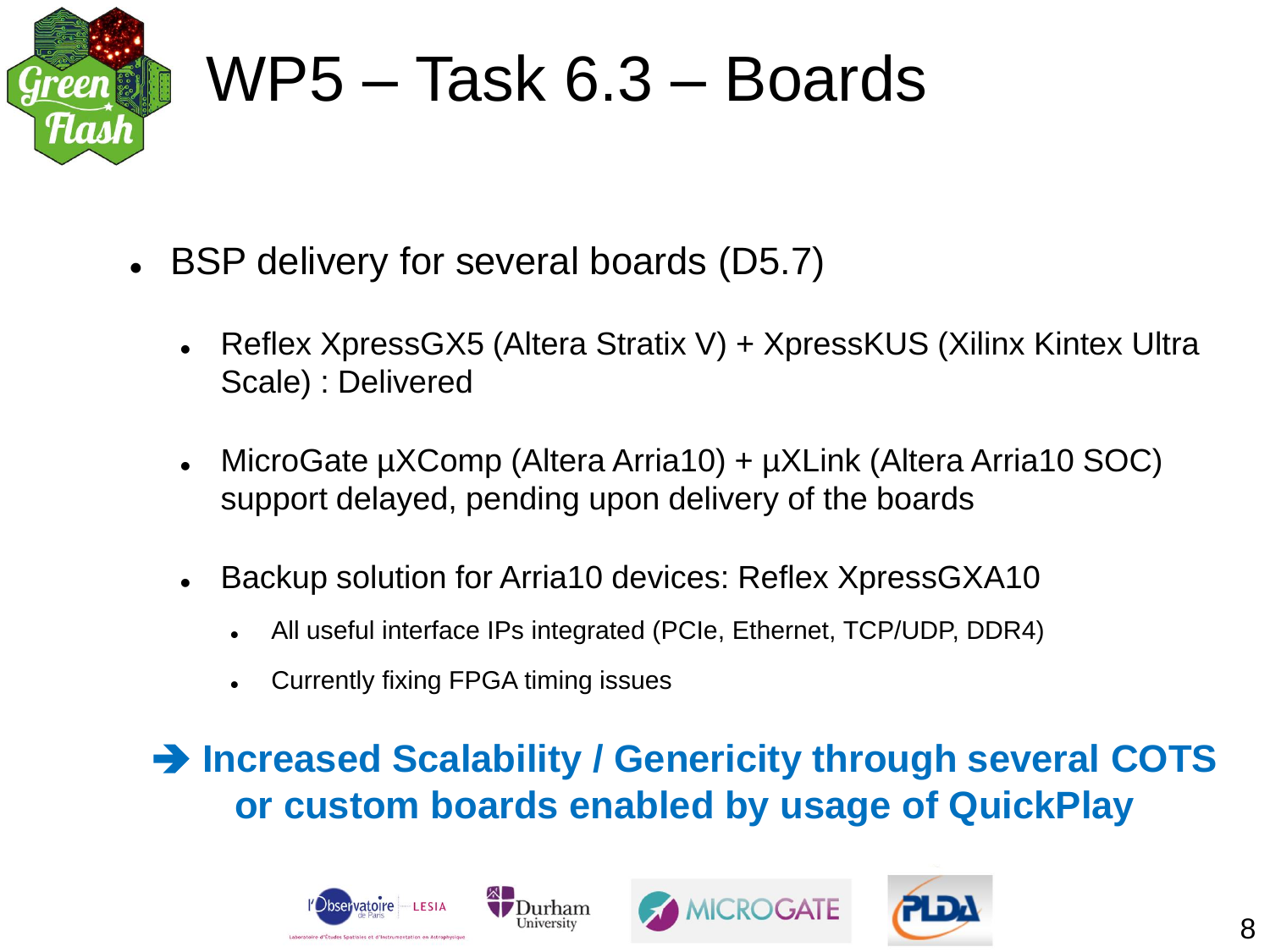

#### WP5 – Task 6.3 – IPs

- QuickPlay IPs integration (D5.11)
	- UDP, UDP Multicast, DDR4, PCIe Peer-to-Peer
	- Enriched with C-Kernels collection :
		- GVSP (GeV Image) and CSKT (matrix exchange) CODECs
	- Coming next :
		- HMC (Microgate µXComp board), PTP1588 **– Q2 2017**
		- Candidates : Infiniband, Camera-Link, 40G

#### **→ Increased IP Portfolio, with high perf. interfaces**





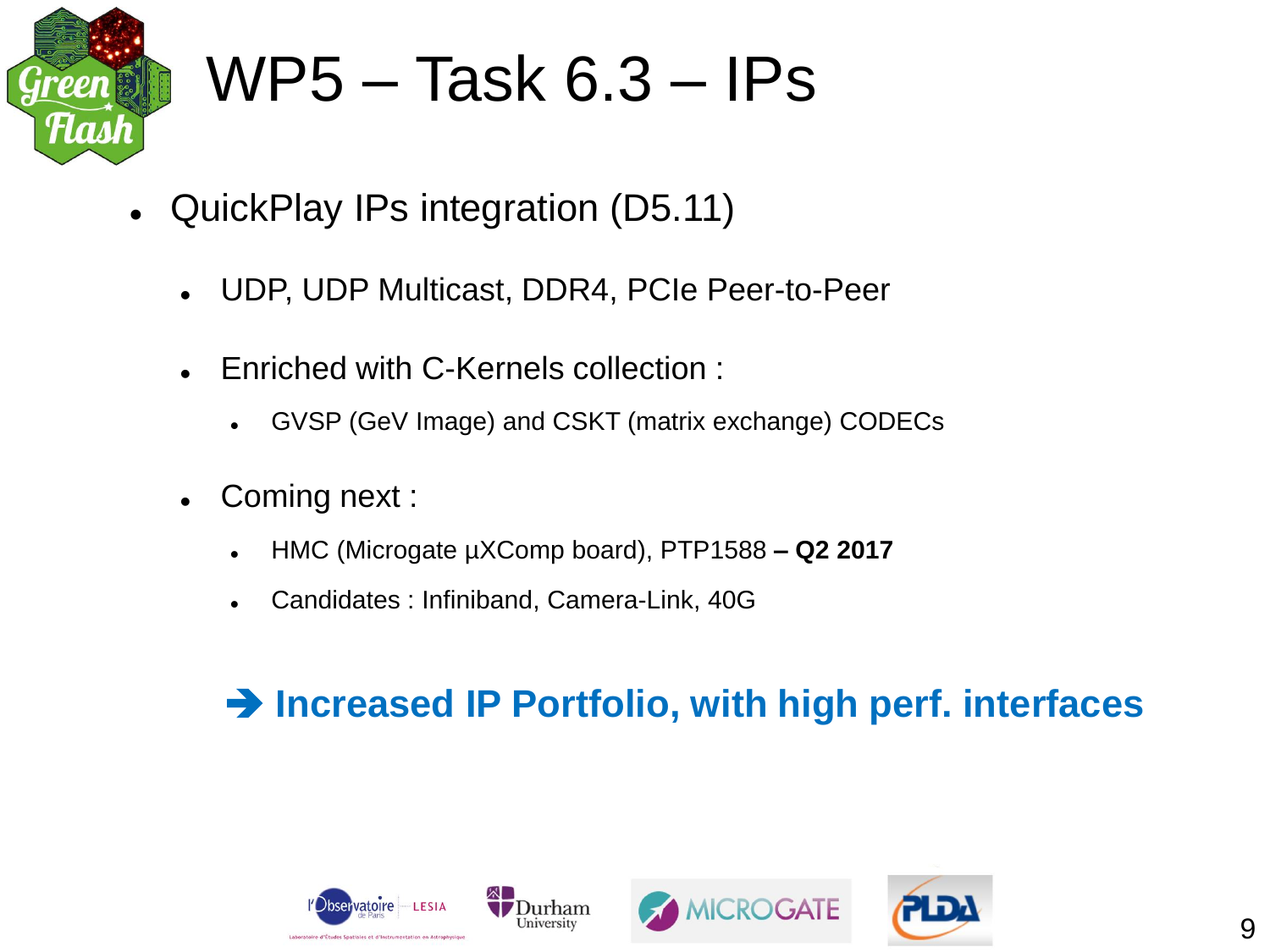

## WP5 – Task 6.2 – Middleware (1/2)

OBSPM studied support of Open MPI on top of FPGA NIC



- btl as preferred framework
- Requires development of MPI components





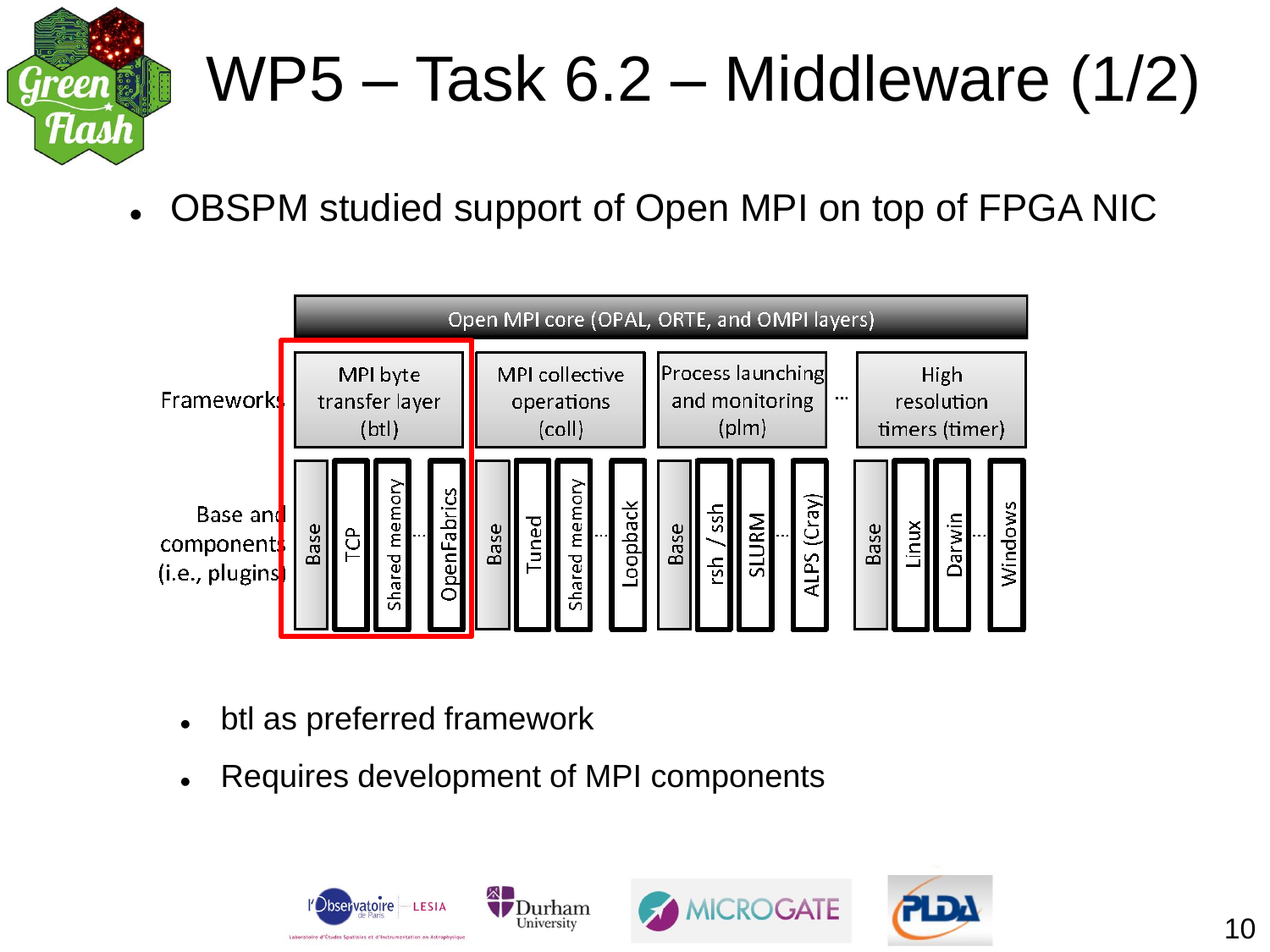

## WP5 – Task 6.2 – Middleware (2/2)

- Like earlier presented in Periodic Report, study did conclude on difficulty to interface openMPI with FPGA network card.
- Difficulties reside in high level of expertise and significant manpower required in order to :
	- Develop a standard NIC driver for FPGA-based network card (TCP and UDP being off-loaded). Neither OBSPM nor PLDA have sufficient expertise to develop and even correctly specify
	- Map open MPI on top of such proprietary driver (poor documentation)
- Considering DDS support currently. More confident on being able to get a custom support layer before the end of the project





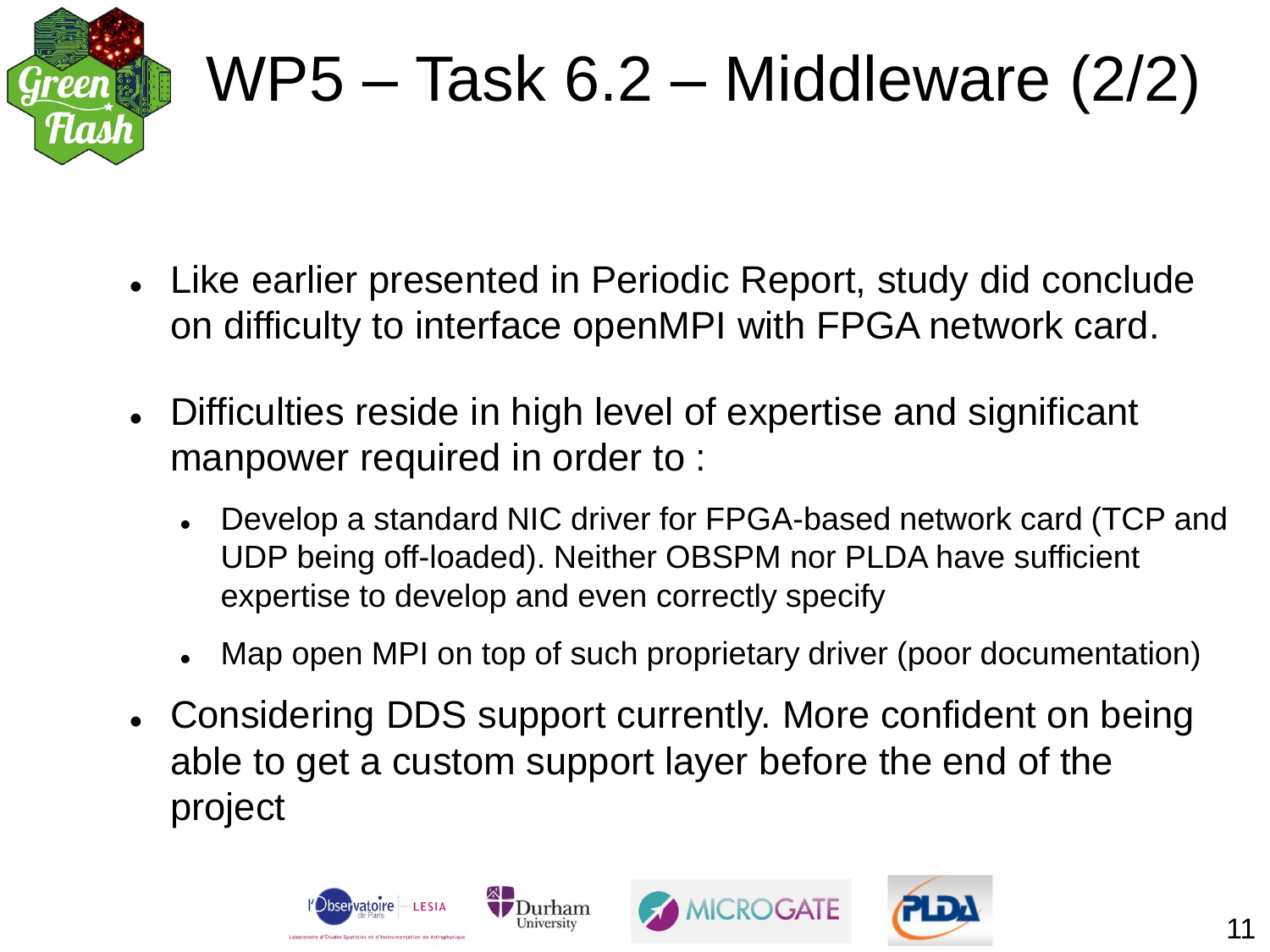

### WP5 – Task 6.1: FPGA NIC (1/3)







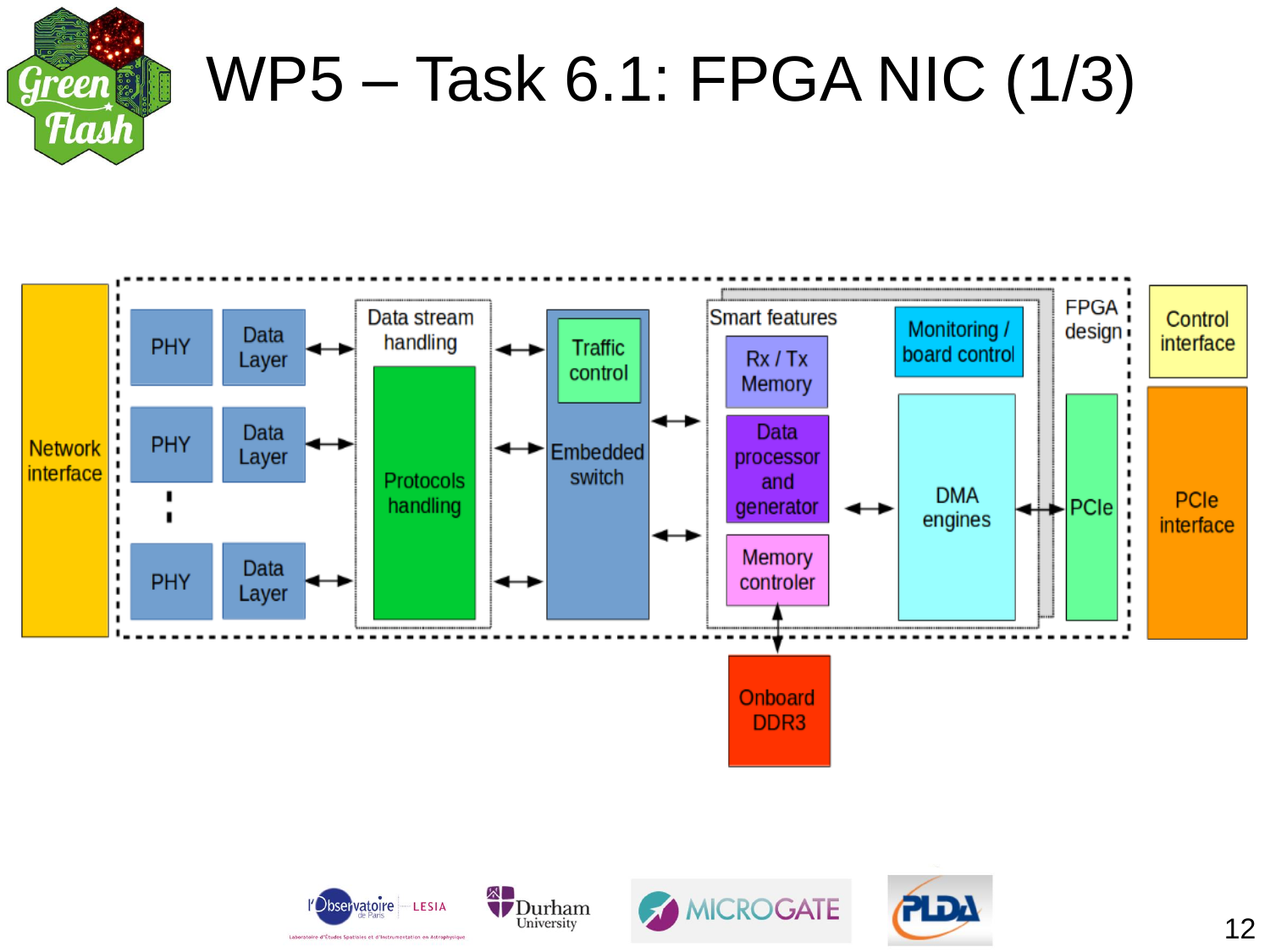

# WP5 – Task 6.1: FPGA NIC (2/3)

- Did benefit from the use of QuickPlay development environment (see task 6.3) :
	- BSP delivery for multiple boards (D5.7), demonstrating flexibility allowed by QuickPlay
	- IPs integration (D5.11) : High bandwidth support through TCP/UDP, DDR4, PCIe and HMC
	- NIC made "Smart" through
		- Modular, parallel and scalable architecture
		- Ease of effective implementation and validation of various algorithms (in QuickPlay Kernels)





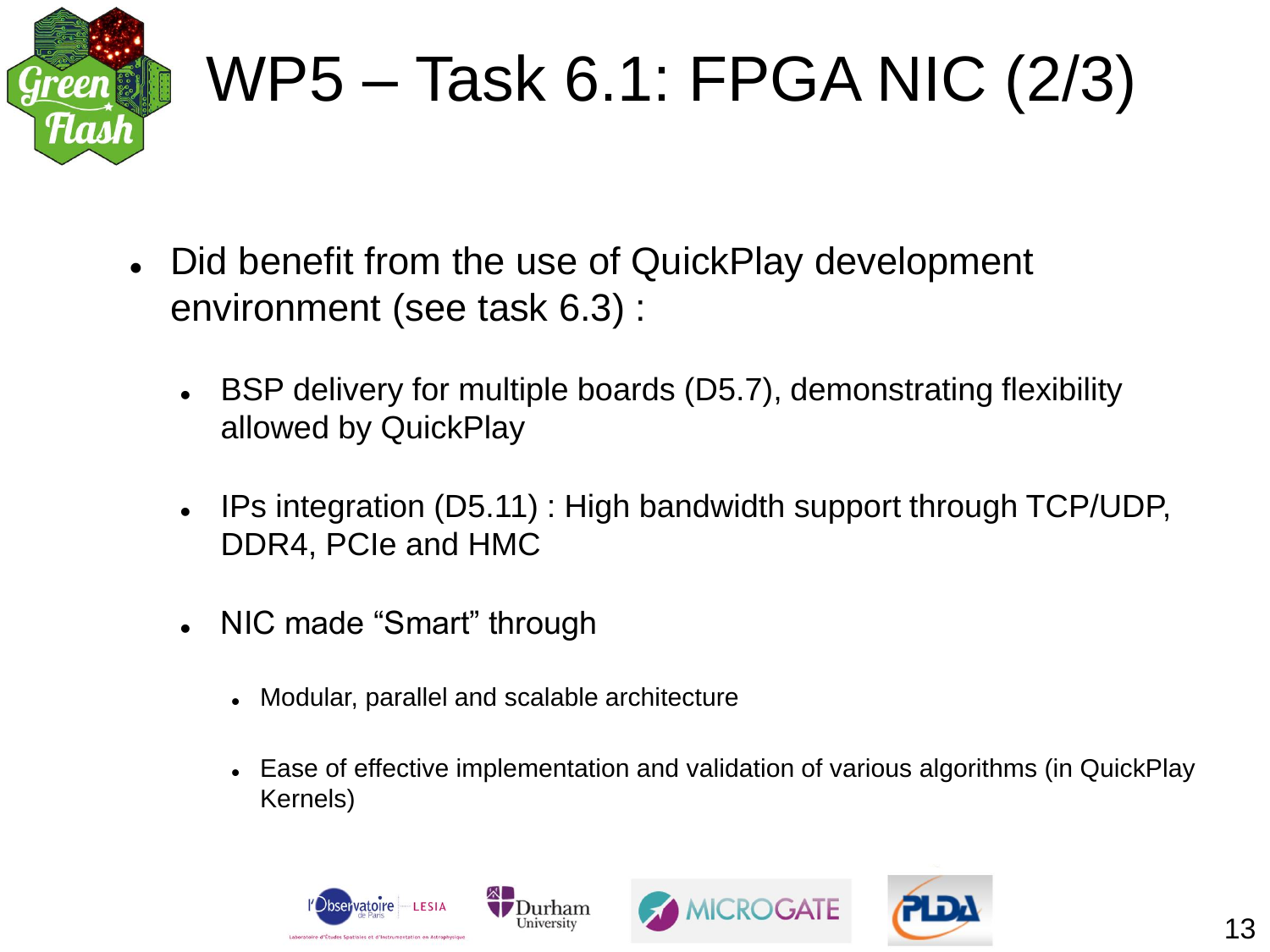

## WP5 – Task 6.1: FPGA NIC (3/3)

- Qualified through Smart Interconnect prototypes deliveries (D5.1)
	- Board "agnostic" : No architecture/performance difference depending on targeted board
	- Network Performances :
		- IP Core : 9 Gbps TCP and UDP (see D5.1 report)
		- Limited by SW layers (around 1 Gbps)
		- Latency / Jitter consistent with GF requirements (see Denis Perret work)





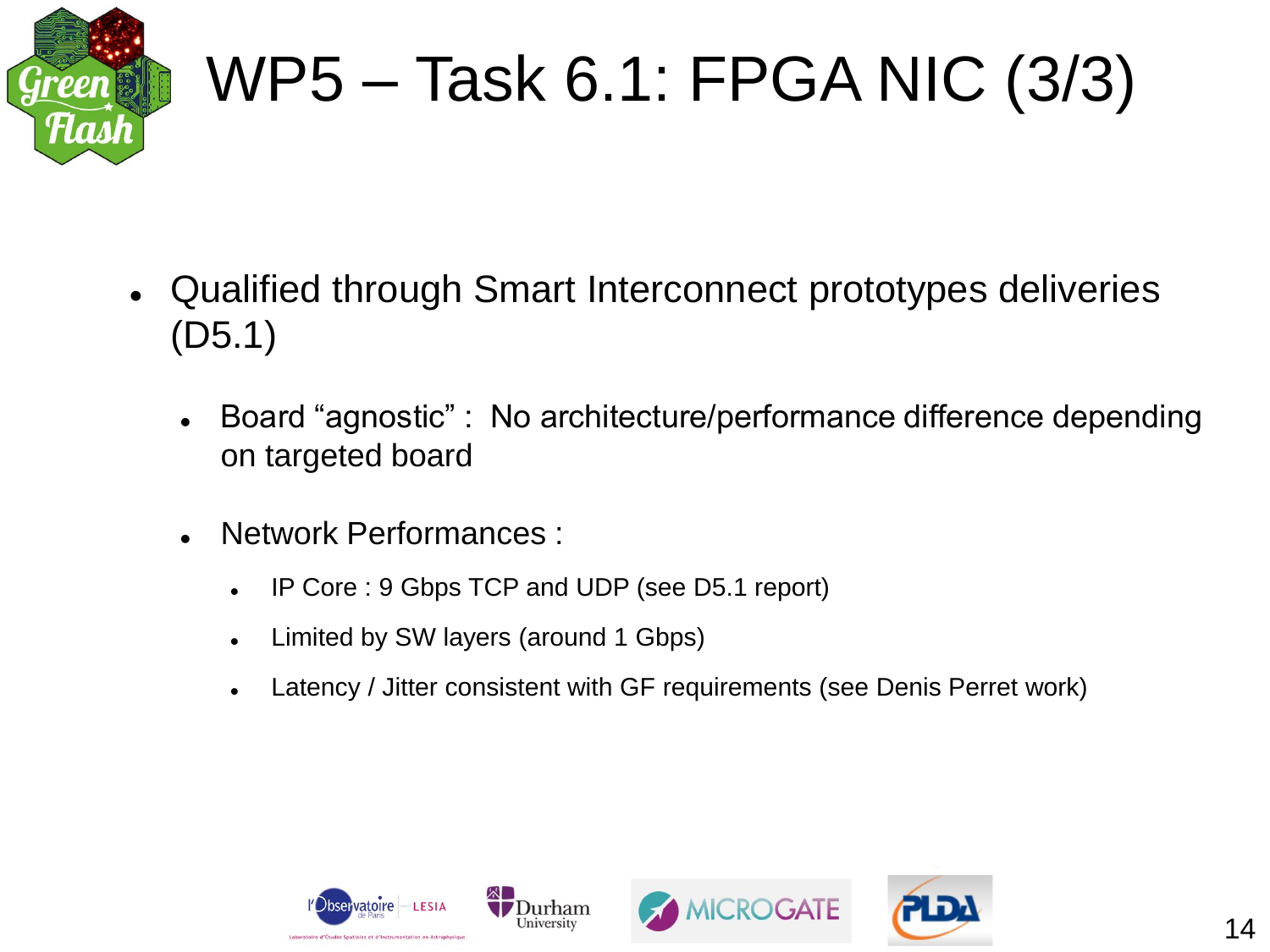## WP5 – Smart Interconnect Proto #1





**Green** 



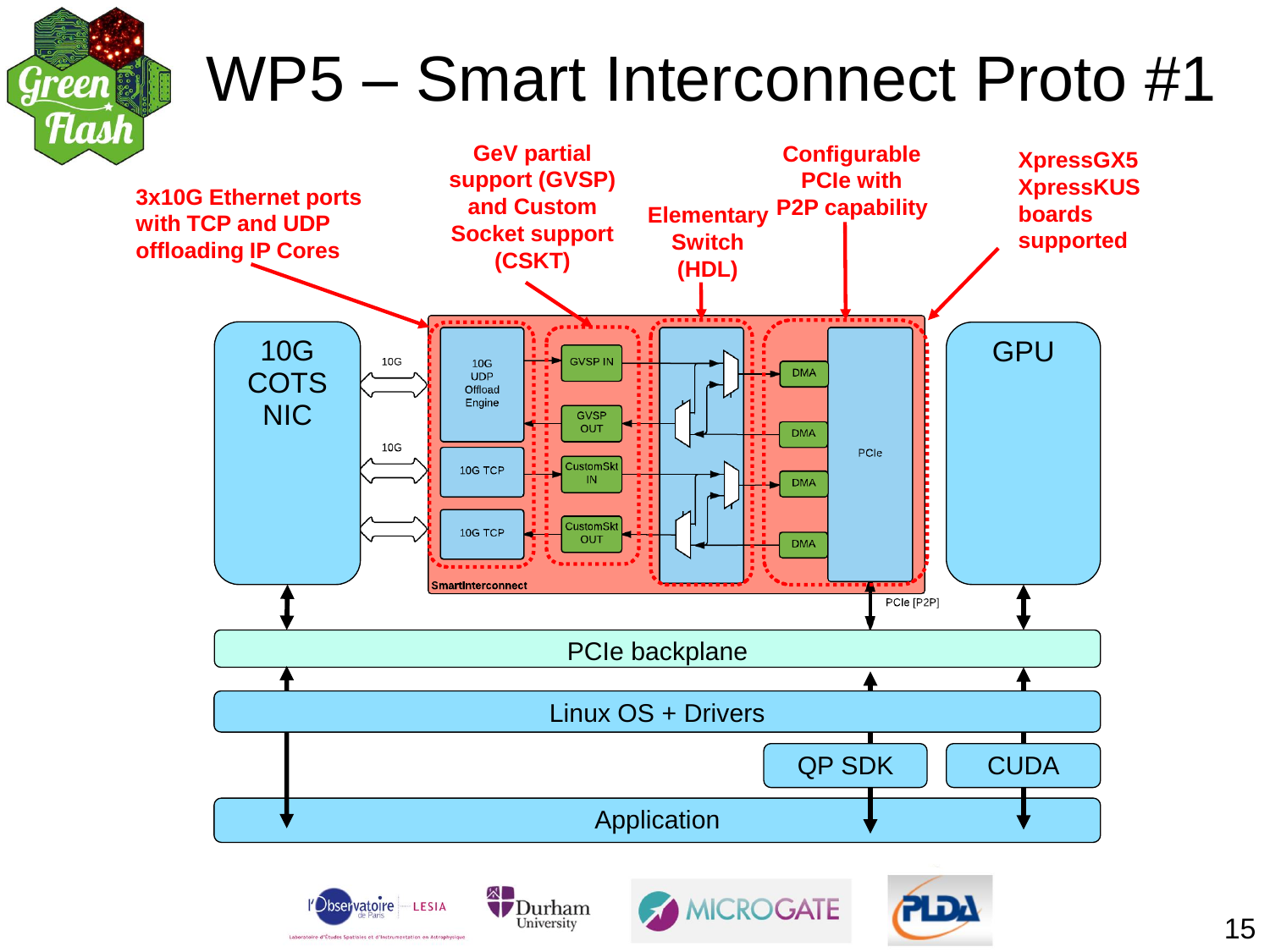

# WP5 – Smart Interconnect Proto #1

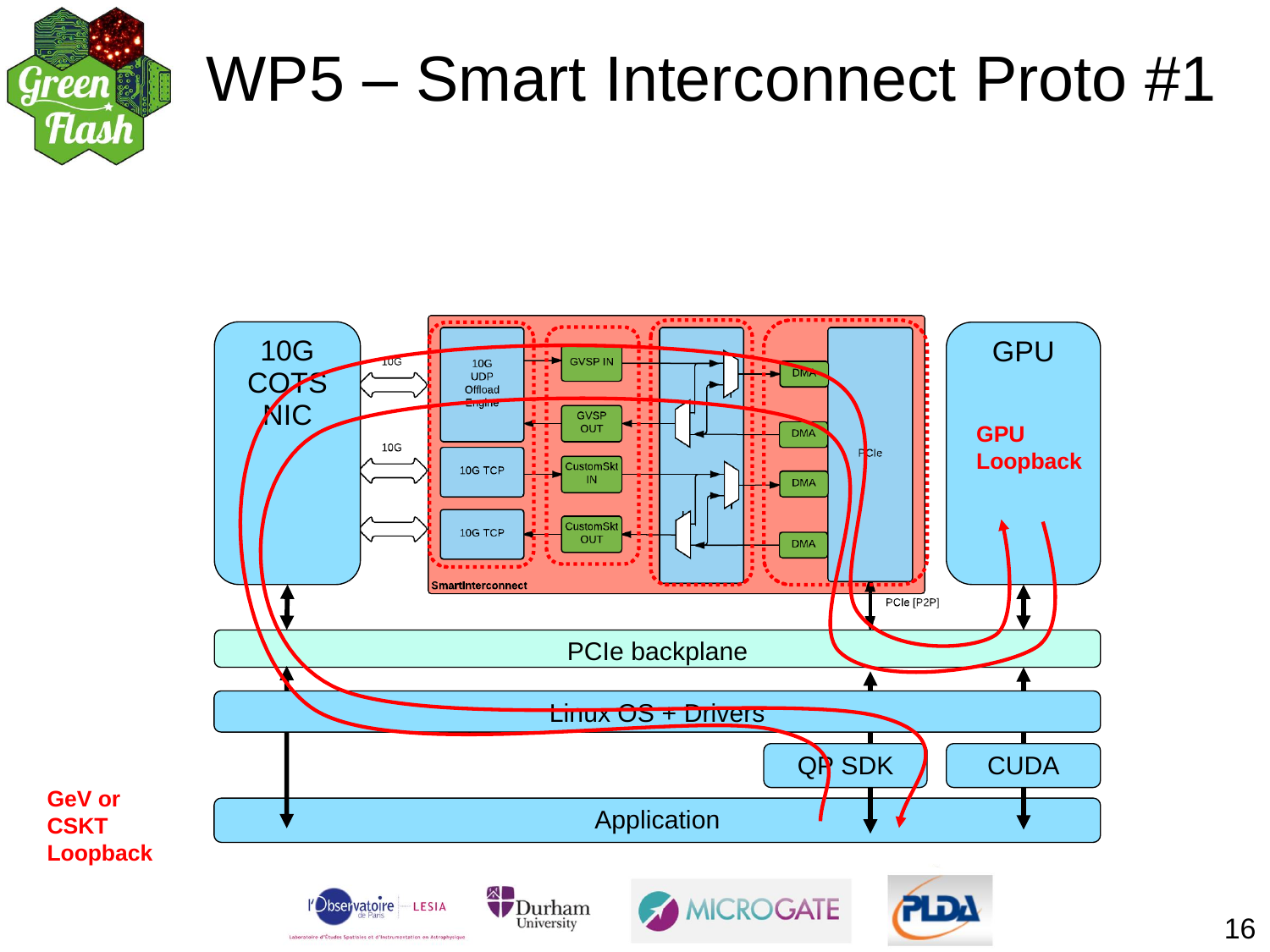

## WP5 – Smart Interconnect Findings

- Reduced dependency to BSP support : FPGA technology might impact Kernel performances (frequency)
- Performances (see D5.1 test report)
	- GeV Image Encoding/Decoding capability **> 10 Gbps**
	- Matrix Emission/Reception (CSKT) at **up to 20 Gbps**
	- TCP/UDP : Suffer from SW limitations (API or test application ?). We did limit to **1 Gbps**
	- PCIe : Suffers from SW limitations (API) **5.5 Gbps**. New SDK solves this issue (to be tested with Smart Interconnect)
	- P2P : Not fully characterized. Limited set of features, with required host application to configure & start FPGAs DMA engines

#### **QuickPlay environment flexibility and performances have been demonstrated**

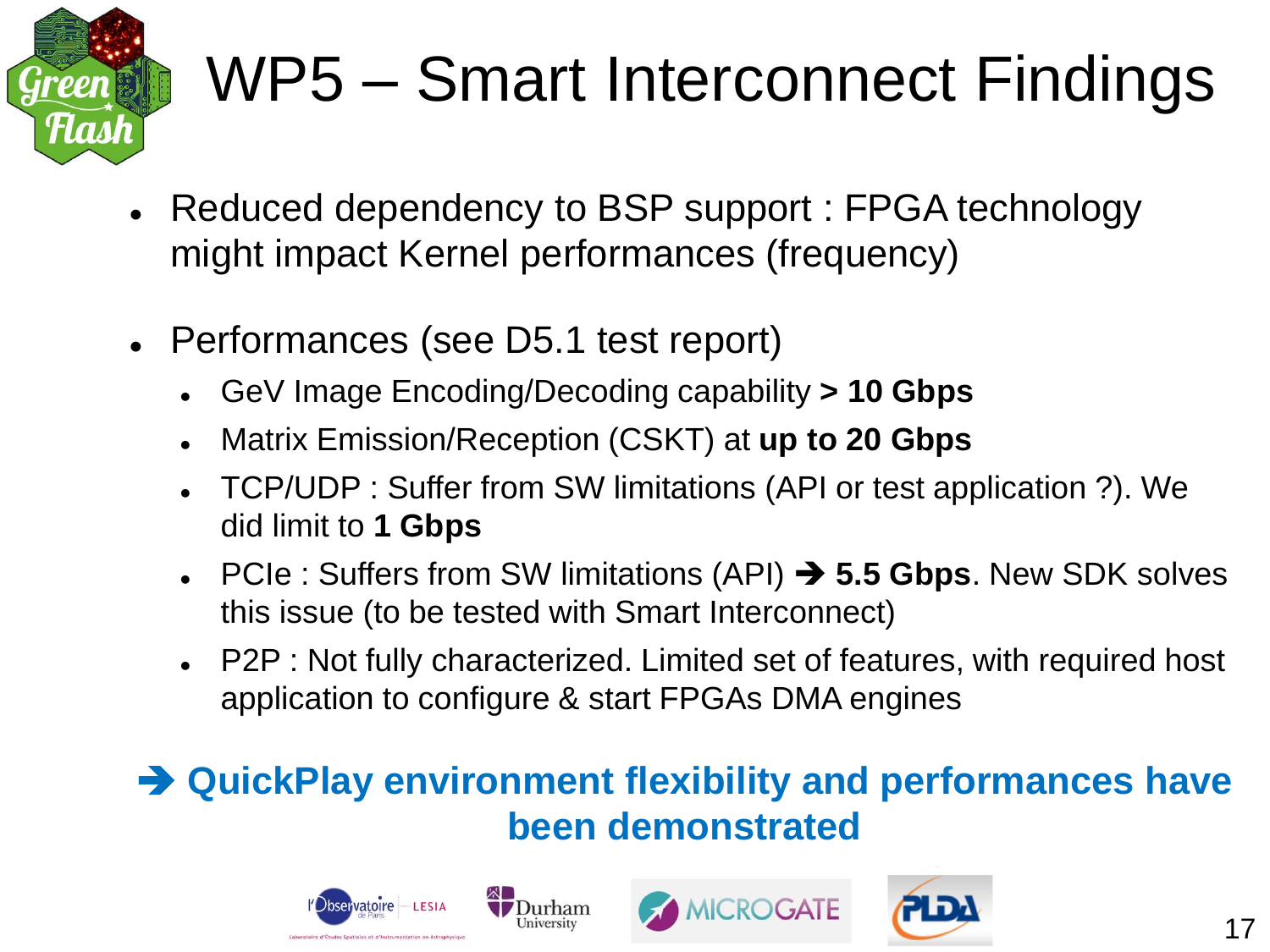

## WP5 – Conclusions

- QuickPlay FPGA development environment conforms with most of the requirements :
	- Scalability / Genericity
	- Standard protocols compliance
	- Performance (latency / data processing)
- …with some improvements to be done on :
	- API with interface IPs (PCIe & TCP/UDP)
	- P2P capability
- But did fail regarding Middleware compliance (NIC drivers / Open MPI)





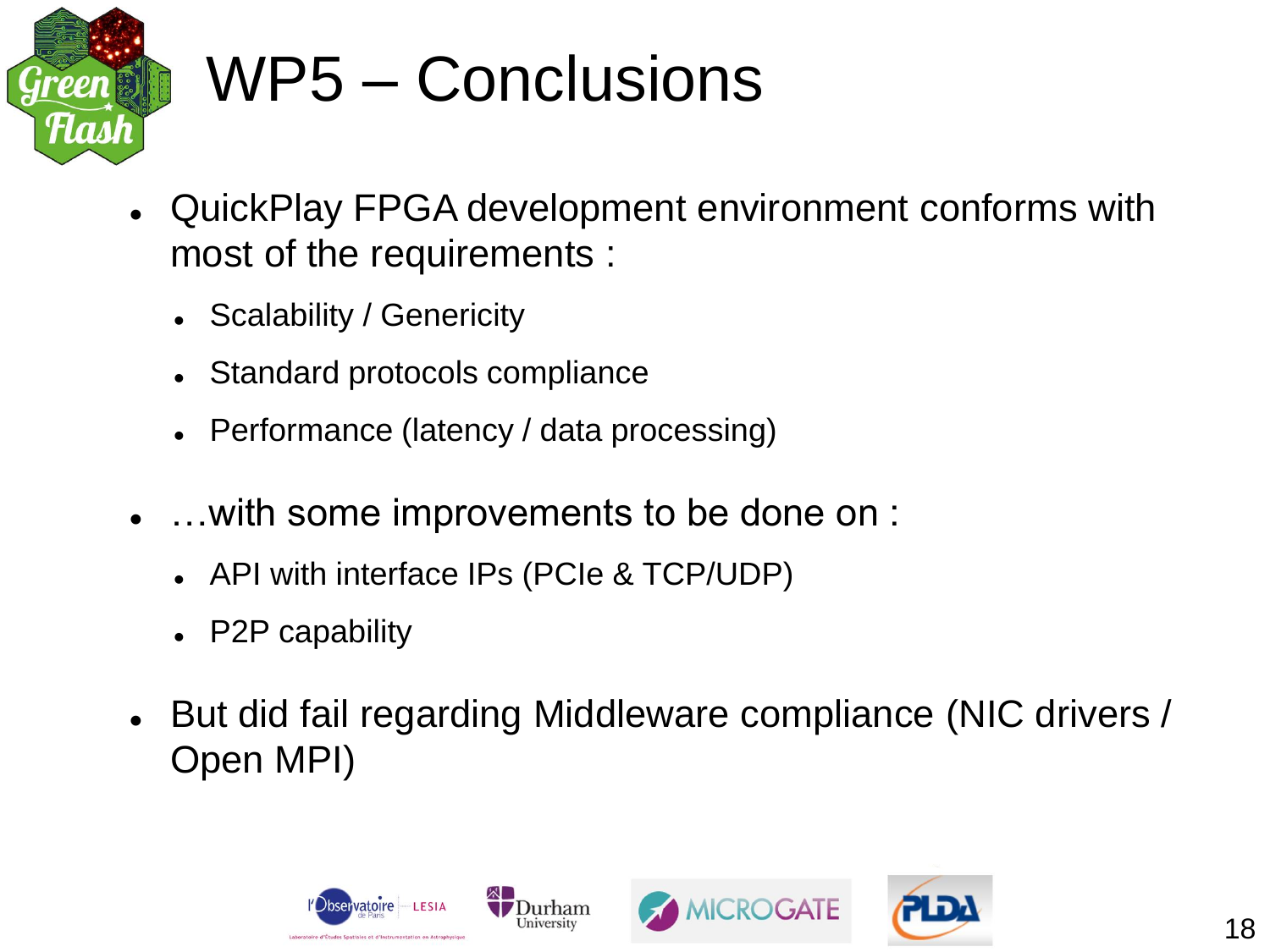

#### WP5 – Actions

- Actions :
	- Solve performance issues affecting PCIe and TCP/UDP (SW / API)
	- Solve FPGA timing issues
	- Integrate µXComp board (including HMC)
	- Complete P2P support (FPGA to FPGA, generic P2P)
	- Integrate µXLink board (including SOC)
	- Complete IP integration plan





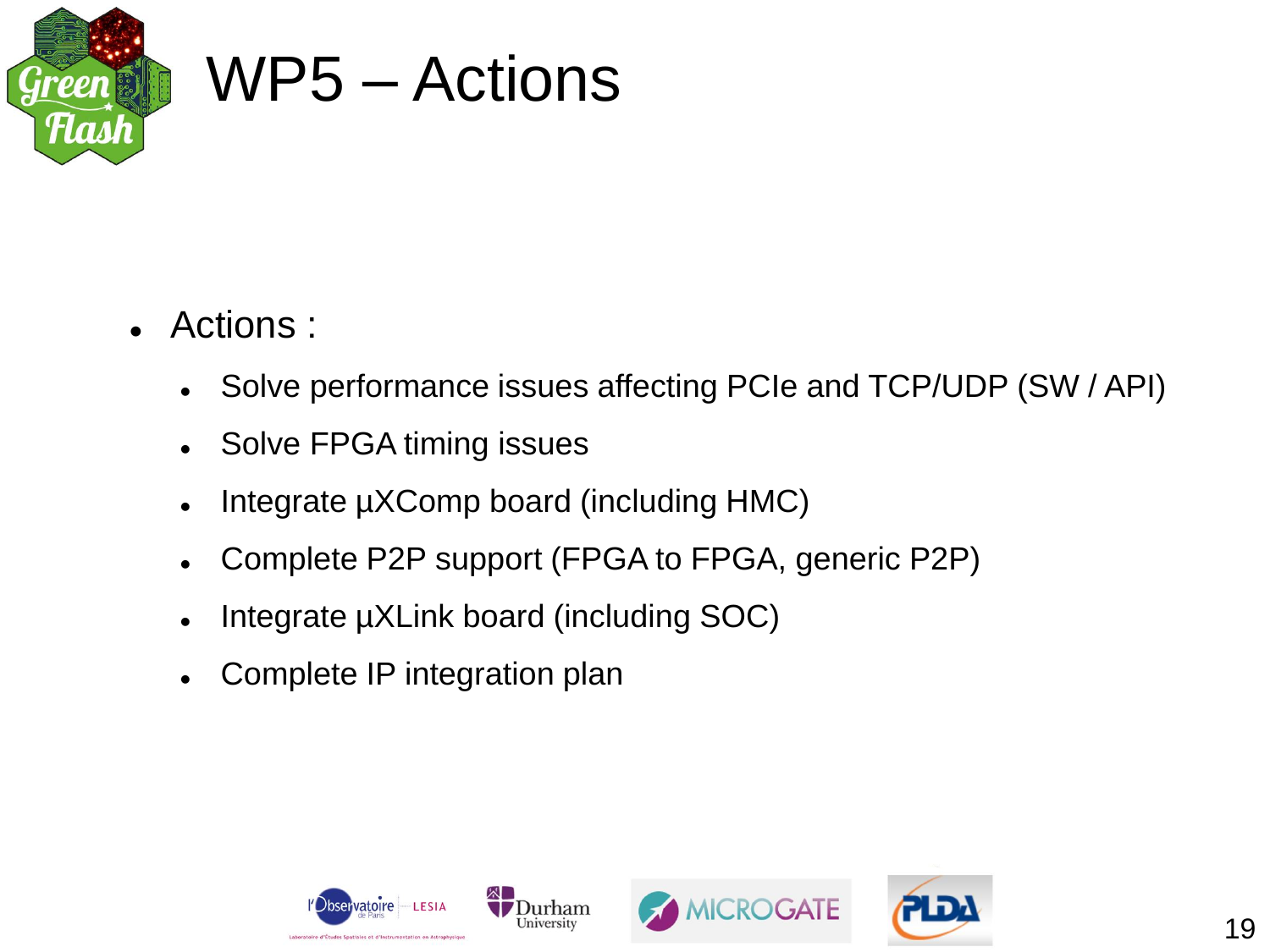

#### WP5 – Plans

- Smart Interconnect Proto deliverables redefinition
	- Proto 2 : µXComp support + Arria10 + DDR4 + Perfs improvement
	- Proto 3 : HMC + Generic Peer-to-Peer
	- Proto 4 : µXLink support + SOC support + PCIe Root Port
	- $\bullet$  Proto 5 : PTP 1588 + 1G support
- See next slide





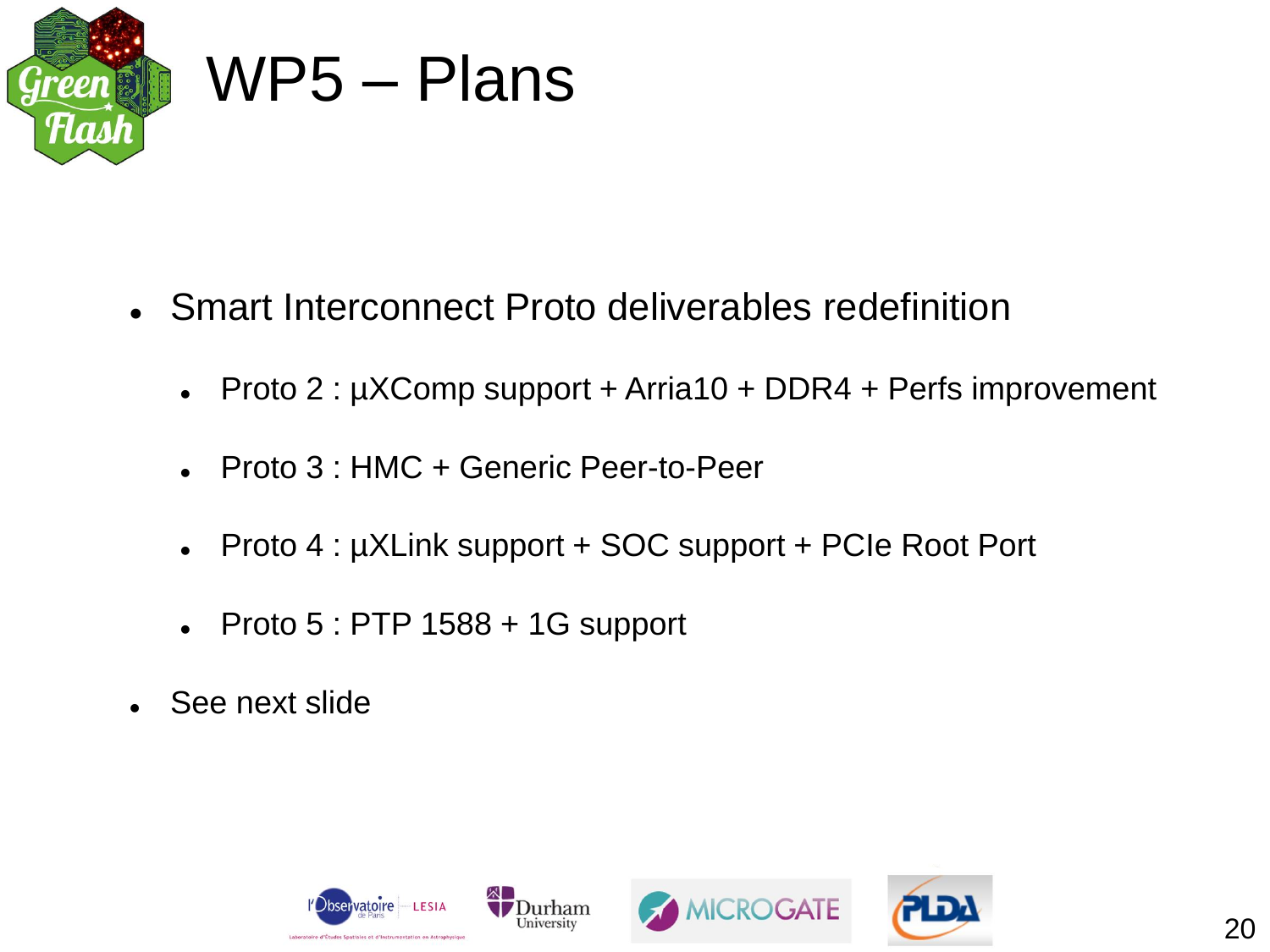

## WP5 – Planning

| ID                 | <b>Content</b>                           | <b>Delivery</b>      |
|--------------------|------------------------------------------|----------------------|
| D <sub>5.1</sub>   | Smart interconnect prototype 1           | Done                 |
| D <sub>5.2</sub>   | Smart interconnect prototype 2           | 31/03/2017           |
| D <sub>5.3</sub>   | Smart interconnect prototype 3           | 15/05/2017           |
| D <sub>5.4</sub>   | Smart interconnect prototype 4           | 29/09/2017           |
| <b>D5.12</b>       | <b>Smart interconnect prototype 5</b>    | ?                    |
| D <sub>5.5</sub>   | Smart interconnect performance report    | Q4 2017 (1)          |
| D <sub>5.6</sub>   | Smart features to middleware test report | Q2 2017              |
| D <sub>5.7</sub>   | Prototype Boards Support Package         | Done $(2)$           |
| D <sub>5.8</sub>   | IPs implementing AO control algorithms   | Q4 2017              |
| D <sub>5.9</sub>   | <b>System level API primitives</b>       | No need identified   |
| D <sub>5</sub> .10 | <b>Scalability of QuickPlay designs</b>  | Q2 2017              |
| D <sub>5</sub> .11 | Support for UDP, Infiniband and RTPS     | UDP: Done. Others: ? |

(1) : Final report. Intermediate report comes with each delivery

(2) : New boards support when available